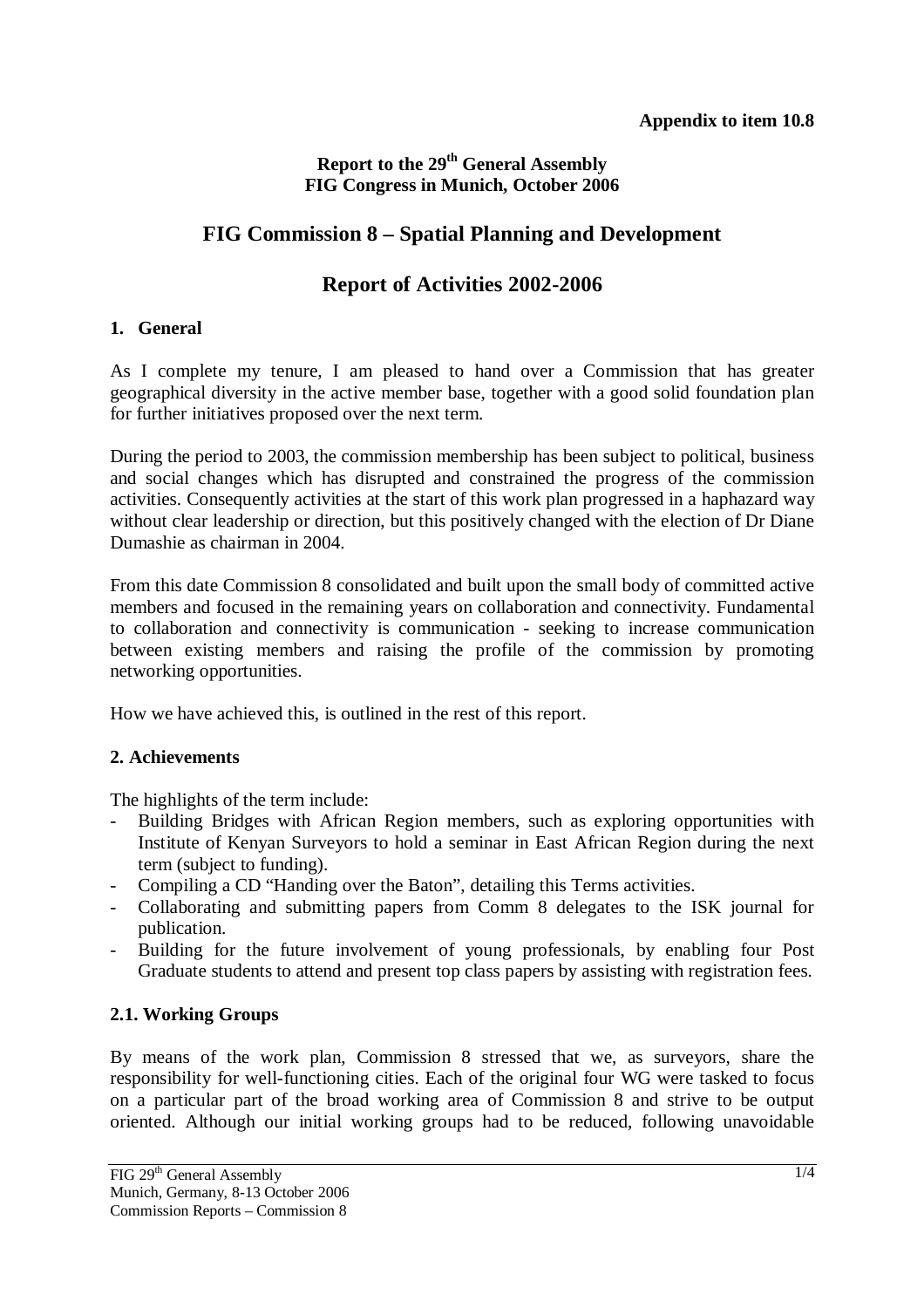circumstances arsing with key people having to temporarily withdraw from FIG activities, two WG have remained active and produced results:

### **Working Group 8.3 – Informal Settlements**

Formerly, with a focus on global urbanisation process in large cities, this was refocused to a specific topic and expanded to operate as a cross commission WG to identify special problems within informal settlements. It has been possible to work toward an output, by building upon liaison meetings with UN Habitat officers, drawing from case studies and issues raised in papers presented by member delegates at FIG Working and Regional weeks as well as at sister organisation conferences. A WG flyer, for publication, has been produced that sets out a draft position statement to form a working platform to take these issues further forward into the next FIG term.

### **Working Group 8.4 - Risk Management**

This is a high profile group created in December 2003, and linked with UN agencies. It is an important area of focus, as it seeks to highlight the current and future need for research and action. It has successfully continued international cooperation between FIG, UN agencies like UN-Habitat, the International Association of Geodesy and the International Society for Photogrammetry and Remote Sensing. The Commission has successfully achieved its aims and fully engaged at all working weeks and regional conferences; with presentations consisting of theory and practice. Communication has been a key comment with the maintenance of a web site, but it aims to present the final published report of its work at the FIG Word Congress 2006.

### **Working group 8.1 and 8.2**

As noted above, the final reports for the following working-group are not able to be presented:

- Urban Regeneration and Working Group  $(8.1)$ , and
- Public Private Partnership (8.2).

## **2.2. Cooperation**

The commission recognises the three pillars of 'sustainable development' i.e. balancing the competing development demands associated with economic, social and environmental aspirations; but we also need to adopt a holistic approach to problem solving. This suggests the need to work increasingly with disciplines across FIG's Commissions, i.e. intercommission communication, but also working to building strategic partnership alliances is fundamental to achieving commissions mutual goals; accordingly we have striven to foster these working relationships.

With a mandate in 2004, to collaborate, contact, consult and communicate with the membership and our partners, we have: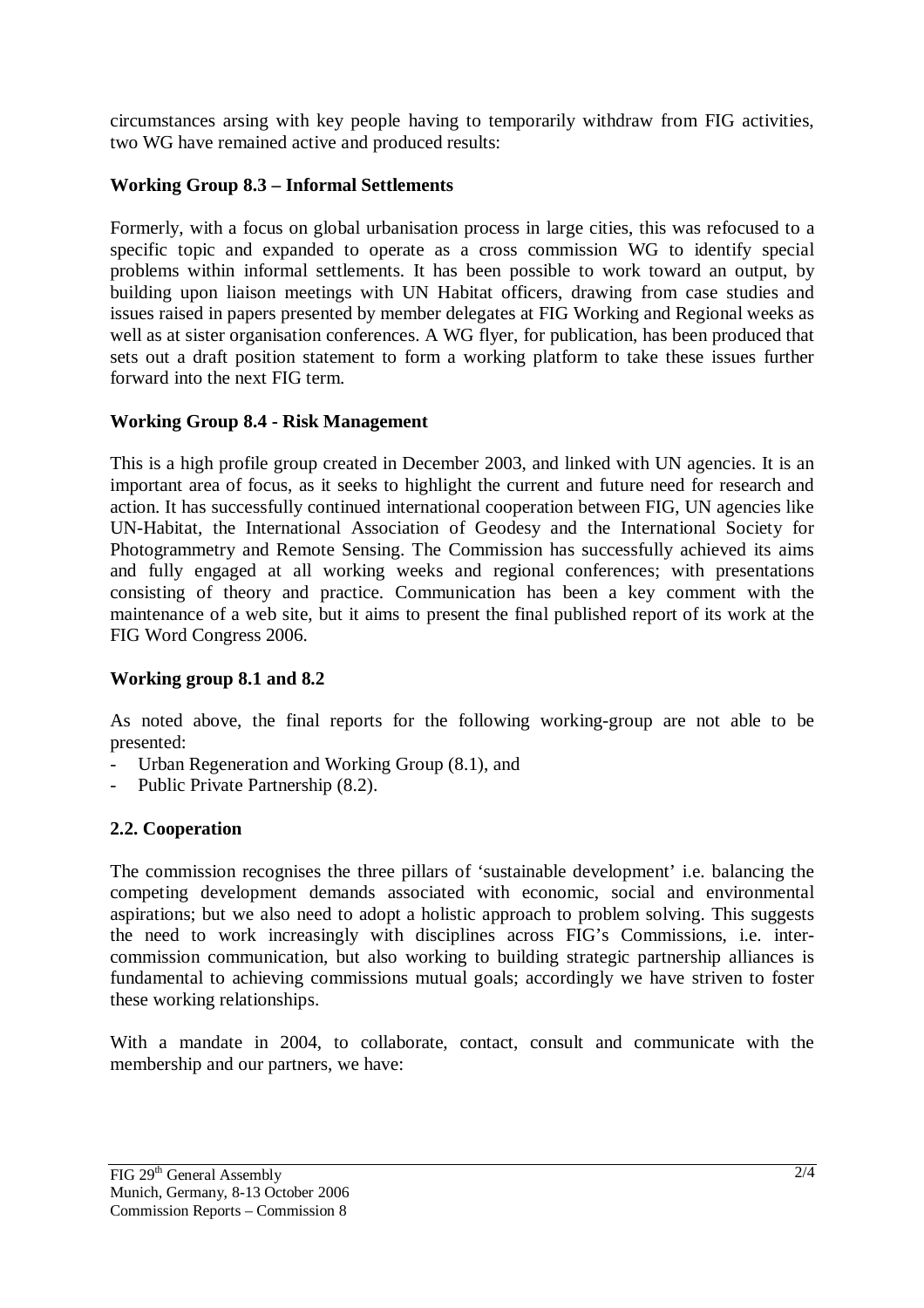#### 2.2.1 Communicated with members

Engaged by,

- Disseminating six newsletters, brokering liaison between members, opening up new channels,
- Increasing the number of Commission 8 technical sessions notably at each FIG meeting, to share experiences and learning from case studies, and enhance understanding and knowledge of spatial planning systems.

Held Meetings with,

- Nairobi Central Business District Association, Kenya
- Institution of Surveyors of Kenya (ISK) to explore the potential for a joint Comm 8 and ISK seminar in the next term.
- RICS/ Ghanaian Institute of Surveyors to explore the possibilities of developing and increasing member involvement in the next terms working groups relating to environmental and spatial development topics.

#### 2.2.2 Cross working with Commissions

Our commission activities has a tendency to reflect the over all holistic project management role that land economics and land use skills demands. Clearly, within the Surveying family, there is only a relatively small, but important, amount of people who work exclusively within the specific technical skill base of the spatial use of land (planning, land development and management) as their primary focus. So, we recognise that our members will be drawn from individuals who consider Commission 8 as their secondary interest within the 10 FIG commissions.

This ideally places the commission to work effectively in cross commission activities. Whilst this represents a very good opportunity it will also be a challenge as we find new ways of working.

Commission 8 has successfully co-operated with other commissions by working with Commissions 3, 4 and 7. With agreement to try to work together in the next term, foundations have been laid to continue this working as well as planning for new areas for instance: with Commissions 9 and 10.

#### 2.2.3 Connectivity With Sister organisations

Underlying the importance of working with our sister organisations we have

- Attended, and presented at CASLE Regional Conference, Promoting Sustainable Land Administration in Africa (Bagamoyo, Tanzania March 2006)
- Engaged, with and regular meetings with CASLE Board to discuss further involvement on cross opportunities, including attendance at future Annual General as well as Regional meetings.

#### 2.2.4 Collaboration with UN

We have worked to fulfil our mission aim to increase dialogue with UN partners, and have actively sought to specifically maintain an ongoing dialogue with key players with UN